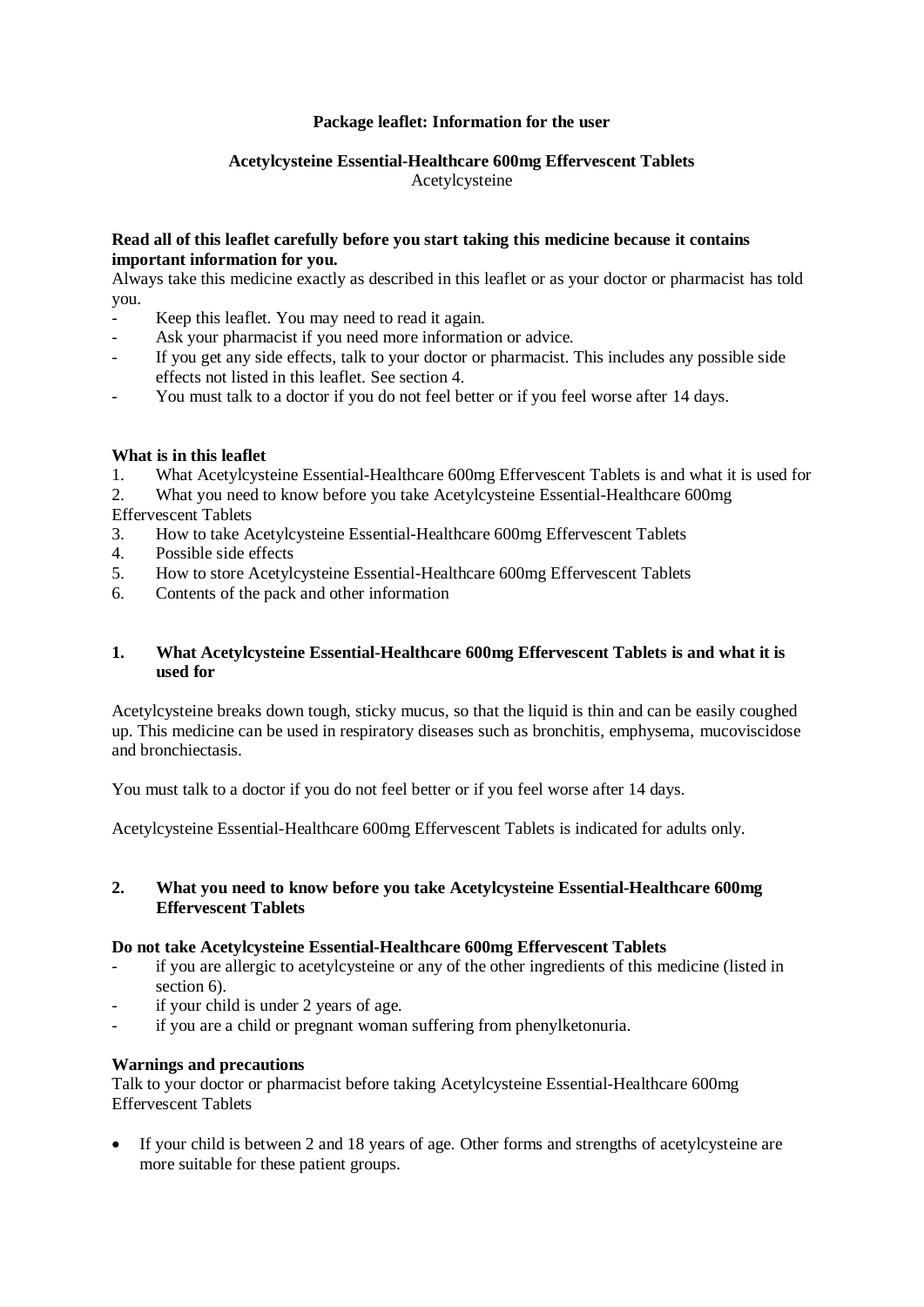- If you suffer from bronchial asthma, you can also suffer from bronchospasms. If this occurs, immediately stop the treatment and consult a doctor.
- If you have a history of stomach ulcers, because Acetylcysteine Essential-Healthcare 600mg Effervescent Tablets can irritate your stomach wall. Especially if you use other medicines known to irritate the stomach wall.
- Rare cases of severe allergic reactions with (high) fever, red spotted skin, aching joints and/or eye inflammations (Stevens-Johnson syndrome) or accute hypersensitivity reactions with fever and blistery skin or shedding of skin (Lyell syndrome) which were linked to the use of Acetylcysteine Essential-Healthcare 600mg Effervescent Tablets have been reported. In most cases at least one other medicine most likely causing the reaction was taken. If you notice new changes to your skin or mucus, immediately **stop taking acetylcysteine and seek medical advise**.
- Especially at the start of treatment, the sticky mucus can increase in volume due to the fact that it will liquify. If you are unable to cough up this liquid mucus effectively, immediately consult your doctor so that appropriate measure can be taken to remove mucus.

## **Children and adolescents**

Mucolytics, such as Acetylcysteine Essential-Healthcare 600mg Effervescent Tablets, can block the airway of children under the age of 2 years, due to the properties of the airway in this age category. The abiltiy to cough up mucus may be limited. Therefore, this medicine is not suitable for children under 2 years of age.

Acetylcysteine Essential-Healthcare 600mg Effervescent Tablets should not be used in childeren between 2 and 18 years of age.

#### **Other medicines and Acetylcysteine Essential-Healthcare 600mg Effervescent Tablets** Tell your doctor or pharmacist if you are taking, have recently taken or might take any other medicines.

If you are taking other medicines, do not dissolve them simultaneously with this medicine.

If you use antibiotics, it is advised to take these two hours before or after taking acetylcysteine.

Concomittant use of acetylcysteine and cough refex muffling medicines is not allowed, because it is necessary to cough up the loosed mucus.

This medicine can strengthen the blood pressure lowering effect of nitroglycerin (medicine used against an oppressive painful sensation in the chest (angina pectoris)). Caution is advised. When using activated carbon (a remedy for traveler's diarrhea), the effect of Acetylcysteine Essential-Healthcare 600mg Effervescent Tablets may decline.

## **Pregnancy and breast-feeding**

If you are pregnant or breast-feeding, think you may be pregnant or are planning to have a baby, ask your doctor or pharmacist for advice before taking this medicine.

## Pregnancy

Due to the aspartame content pregnant women suffering from phenylketonuria should not use Acetylcysteine Essential-Healthcare 600mg Effervescent Tablets.

Data about acetylcysteine use in pregnant women is limited. Animal testing have shown no or indirect harmful effects on pregnancy or the development of the child before, during and after birth. Use Acetylcysteine Essential-Healthcare 600mg Effervescent Tablets only after careful consideration of the advantages and disadvantages during pregnancy.

## Breastfeeding

It is unknown if acetylcysteine passes into breast milk. Use Acetylcysteine Essential-Healthcare 600mg Effervescent Tablets only after careful consideration of the advantages and disadvantages during pregnancy.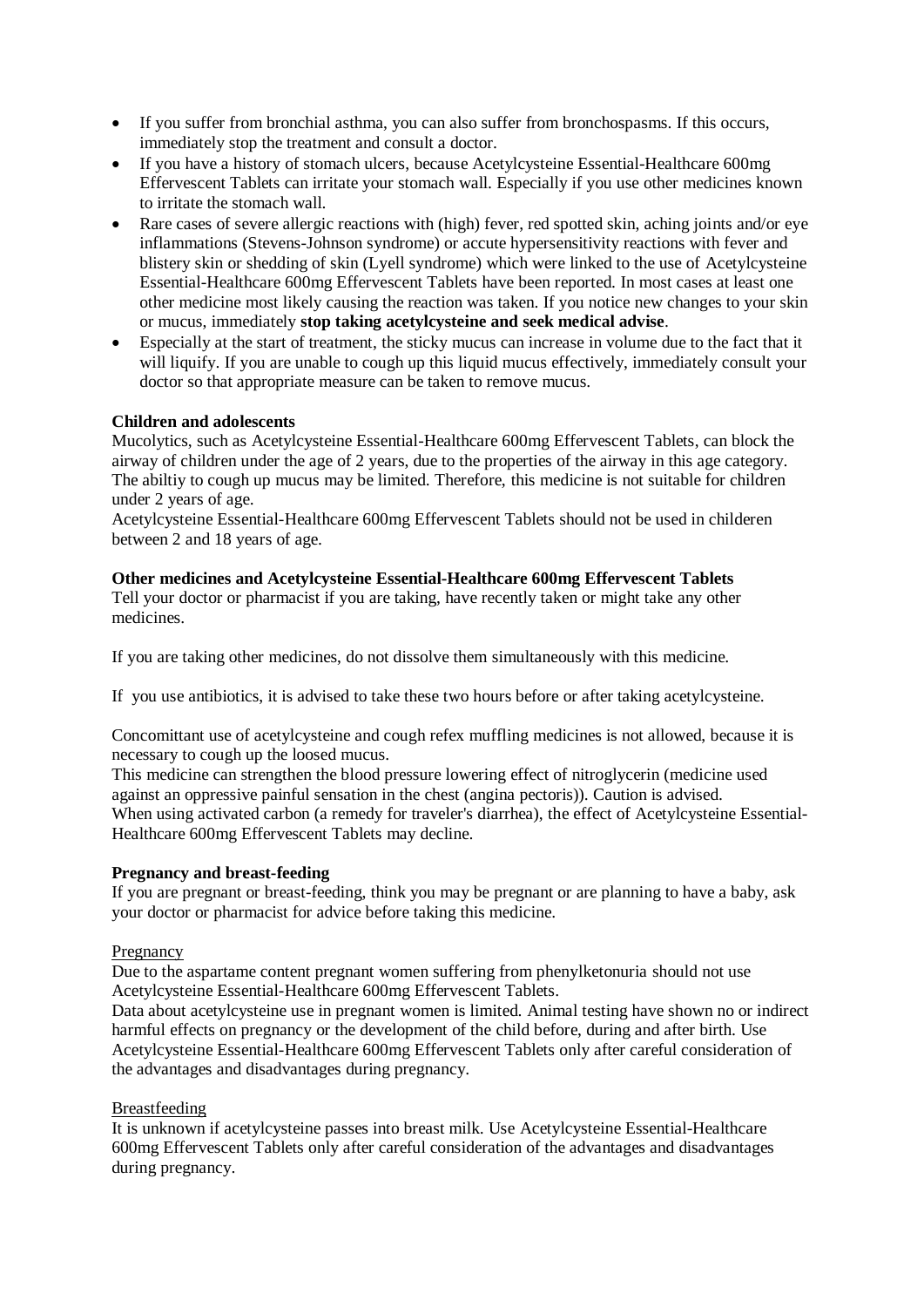## **Driving and using machines**

There are no data on the effect of acetylcysteine on the ability to drive. However, an effect is unlikely.

## **Acetylcysteine Essential-Healthcare 600mg Effervescent Tablets contains sodium and aspartame**

This medicine contains 146 mg sodium (main component of cooking/table salt) in each effervescent tablet. This is equivalent to 7.3% of the recommended maximum daily dietary intake of sodium for an adult. Caution is advised in patients with a controlled sodium diet.

This medicine containes 20 mg aspartame in each effervescent tablet. Aspartame is a source of phenylalanine. It may be harmful if you have phenylketonuria (PKA), a rare genetic disorder in which phenylalanine build up because the body cannot remove it properly.

## **3. How to take Acetylcysteine Essential-Healthcare 600mg Effervescent Tablets**

Always take this medicine exactly as described in this leaflet or as your doctor or pharmacist has told you. Check with your doctor or pharmacist if you are not sure.

The recommended dose for adult is 1 effervescent tablet once daily.

For patients having trouble coughing up mucus it is recommended to take the effervescent tablet in the morning.

Dissolve the effervescent tablet in half a glass of water. Drink the solution immediately.

Do not use for more than 14 days without consulting a doctor.

## **Use in children and adolescents**

Acetylcysteine Essential-Healthcare 600mg Effervescent Tablets should not be used in children under the age of 2 years.

Acetylcysteine Essential-Healthcare 600mg Effervescent Tablets is not suitable for children and adolescents up to 18 years. Other acetylcysteine containing forms and strengths are more suitable for this patient group.

## **If you take more Acetylcysteine Essential-Healthcare 600mg Effervescent Tablets than you should**

Effects that may occur are nausea, vomiting and diarrea.

Immediately contact your doctor if you take more Acetylcysteine Essential-Healthcare 600mg Effervescent Tablets than you should.

#### **If you forget to take Acetylcysteine Essential-Healthcare 600mg Effervescent Tablets**

If you forget to take a dose and it is almost time for your next dose, do not take the "forgotten" dose, but continue with the schedule as shown under "How to take Acetylcysteine Essential-Healthcare 600mg Effervescent Tablets". Do not take a double dose to make up for a forgotten dose.

If you have any further questions on the use of this medicine, ask your doctor or pharmacist.

## **4. Possible side effects**

Like all medicines, this medicine can cause side effects, although not everybody gets them.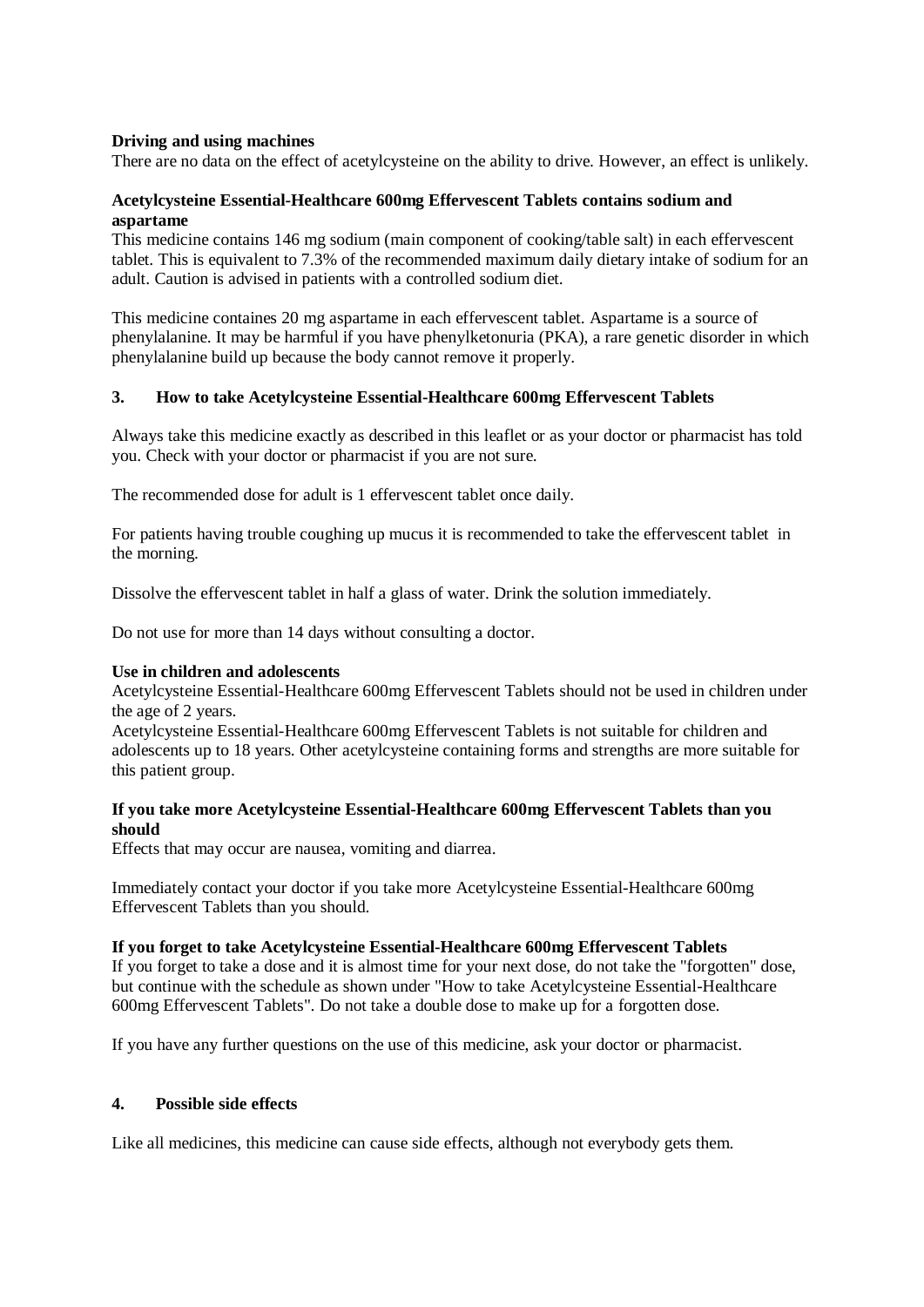Immediately stop taking Acetylcysteine Essential-Healthcare 600mg Effervescent Tablets and contact your doctor or go to the emergency department of a nearby hospital if any of the following side effects occurs:

- shock (strong decrease of blood pressure, paleness, agitation, weak pulse, clammy skin, decreased consciousness) by a sudden vasodilation resulting from severe hypersensitivity to certain substances (anaphylactic shock).
- sudden accumulation of fluid in the skin and mucous membranes (e.g. throat or tongue), breathing difficulties and / or itching and rash, often as an allergic reaction (angioedema)

Above reactions are very serious side effects. In the event that these reactions occur with you, it is possible that you have a serious allergic reaction to this drug. You may need urgent medical attention or need to be hospitalized.

This serious side effect is very rare (less than 1 in 10,000 users) for. Also bleeding are very rare.

Tell your doctor if you experience any of the following side effects:

- distress by cramping of the muscles in the airways (bronchospasm)
- difficult breathing, shortness of breath or difficulty breathing (dyspnea)
- indigestion with symptoms like feeling of fullness in the upper abdomen, stomach pain, belching, nausea and heartburn (dyspepsia)

These side effects are rare (affects 1 to 10 users in 10,000).

• Hypersensitivity

This may manifest as bronchospasm and dyspnea (see above), rapid heartbeat (tachycardia), itching (pruritus), rash with intense itching and hives (urticaria) and angioedema.

- Headache
- Ringing in the ears (tinnitus)
- Stomatitis (inflammation of the mouth)
- Diarrhea
- Fever
- Lowered blood pressure
- Abdominal pain
- Nausea
- Vomiting

These side effects are uncommon (affects 1 to 10 users in 1,000).

If you have a history of gastric or duodenal ulcer, acetylcysteine may have an adverse effect on your stomach mucosa.

If you get any of the side effects? Or do you have any side effects not listed in this leaflet? Please contact your doctor or pharmacist.

In case you find that the drug is too strong or too weak, talk to your doctor or pharmacist.

## **Reporting of side effects**

If you get any side effects, talk to your doctor or pharmacist. This includes any possible side effects not listed in this leaflet. You can also report side effects directly via HPRA Pharmacovigilance. Website: www.hpra.ie or email medsafety@hpra.ie. By reporting side effects you can help provide more information on the safety of this medicine.

# **5. How to store Acetylcysteine Essential-Healthcare 600mg Effervescent Tablets**

Keep this medicine out of the sight and reach of children.